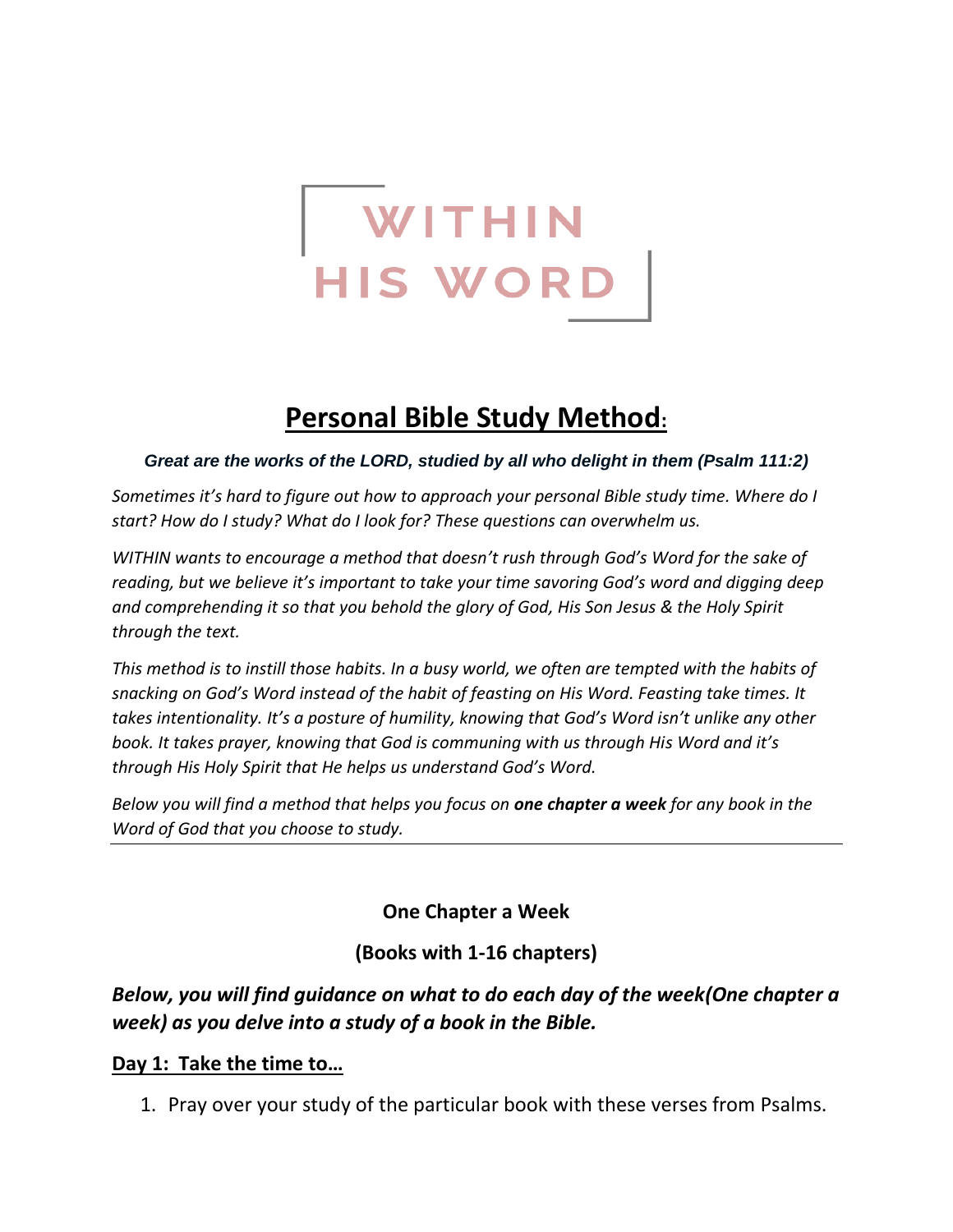- a. **I**ncline my heart to you Lord and not selfish gain (Psalm 119:36)
- b. **O**pen my eyes that I may behold wonderous things from your law (Psalm 119:18)
- c. **U**nite my heart to fear Your name (Psalm 86:11)
- d. **S**atisfy me in the morning with your steadfast love (Psalm 90:14)
- 2. Encourage you to read the entire book straight through once. Even if it's a long book, read through it so you have a sense of the themes discussed in the book.
- 3. Take note of the author and to whom it's written to.
- 4. Take note of the purpose of the book (can be found in the beginning of the Book in most Study Bibles)
- 5. What style of book is it? *(It's important to know that the way we read, interpret and apply differs with styles of books)*
	- a. Narrative (Genesis through Esther) -they include the books of the Law
	- b. Poetry (Psalms, Song of Solomon)
	- c. Wisdom (Proverbs, Ecclesiastes)
	- d. Prophecy (Isaiah, Jeremiah, Lamentations, Ezekiel, Daniel, Zechariah, Malachi, Micah, Hosea, Haggai, Zephaniah, Amos, Joel, Obadiah, Jonah, Nahum, Habakkuk)
	- e. Letters by Epistles (Romans-Jude)
	- f. Gospels (Matthew, Mark, Luke, John)

# **Day 2: Take time to go through Chapter 1 of the book and focus on first half of the chapter \*\*\*(if the chapter has 24 verses, focus on first 12 verses on this day)**

- 1. Pray over your study of the particular book with these verses from Psalms.
	- a. **I**ncline my heart to yours, Lord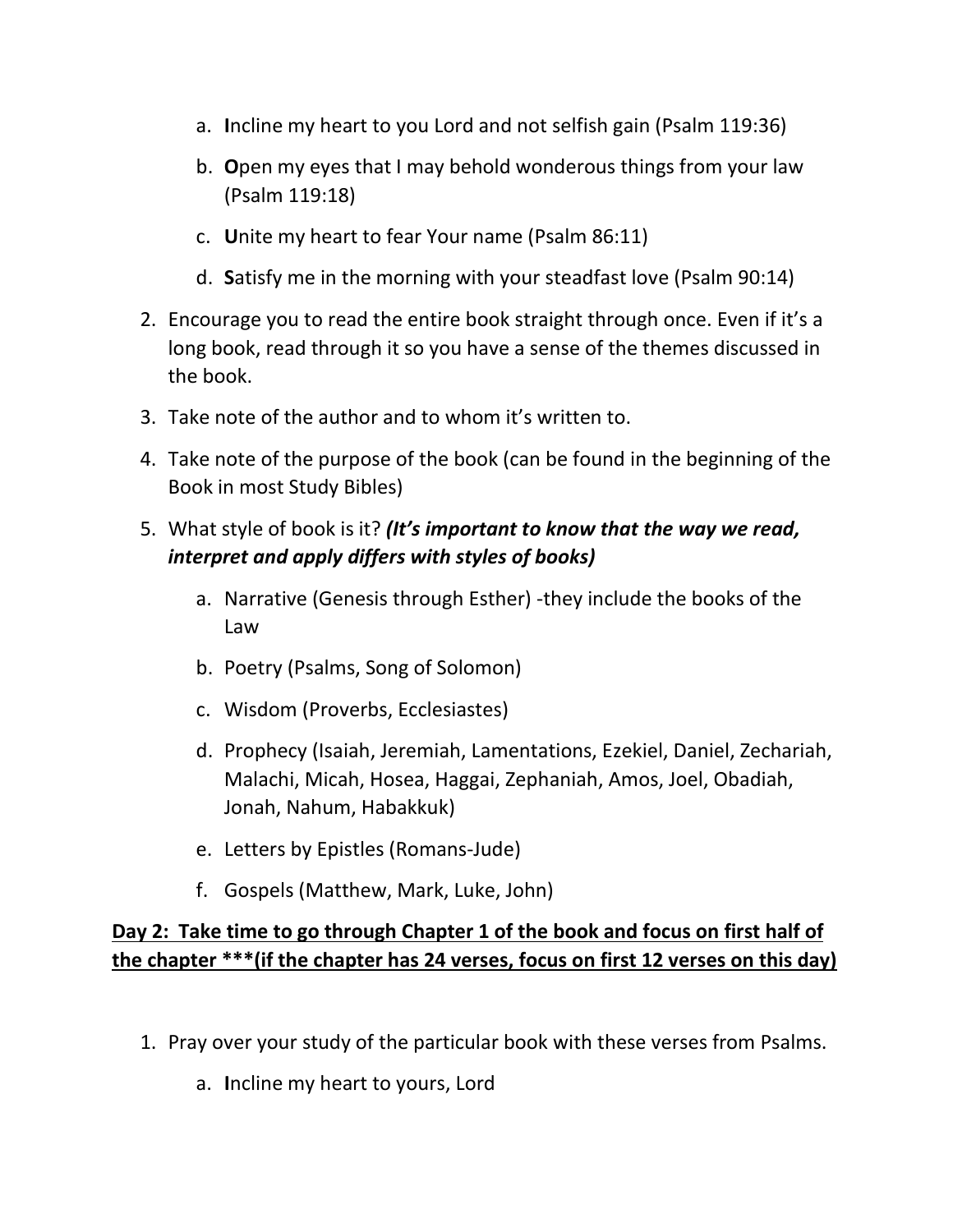- b. **O**pen my eyes to see you clearly, Lord
- c. **U**nite my mind to your ways, Lord
- d. **S**atisfy my soul with Your words, Lord
- 2. Read through the first chapter before going through the first half of the chapter
- 3. Take notes on the first half of the chapter- **verse by verse** (look at scriptures that are footnoted in these passages to see where else in the Bible the verse is related to or has connection to)
	- a. Remember, when reading scripture, we are **first reading about what is written to the people in that context, not to us first**. This is the beginning of rightly interpreting scripture.
- 4. Make note of any words, concepts or phrases you don't know-write them down to look them up. Write down questions you have or things you are not understanding. Make note of the historical contexts being pointed out.
	- a. It helps to understand some of the words in the original Greek or Hebrew meaning to get better understanding of the word and how it's used to understand what's being said. You can look online to see the Greek or Hebrew or Aramaic translation of a particular word.

## **\*\*\*Day 3: Do the same as Day 2 but for the second half of the chapter\*\*\***

#### **Day 4: Ask questions…**

- 1. Pray over your study of the particular book with these verses from Psalms.
	- a. **I**ncline my heart to yours, Lord
	- b. **O**pen my eyes to see you clearly, Lord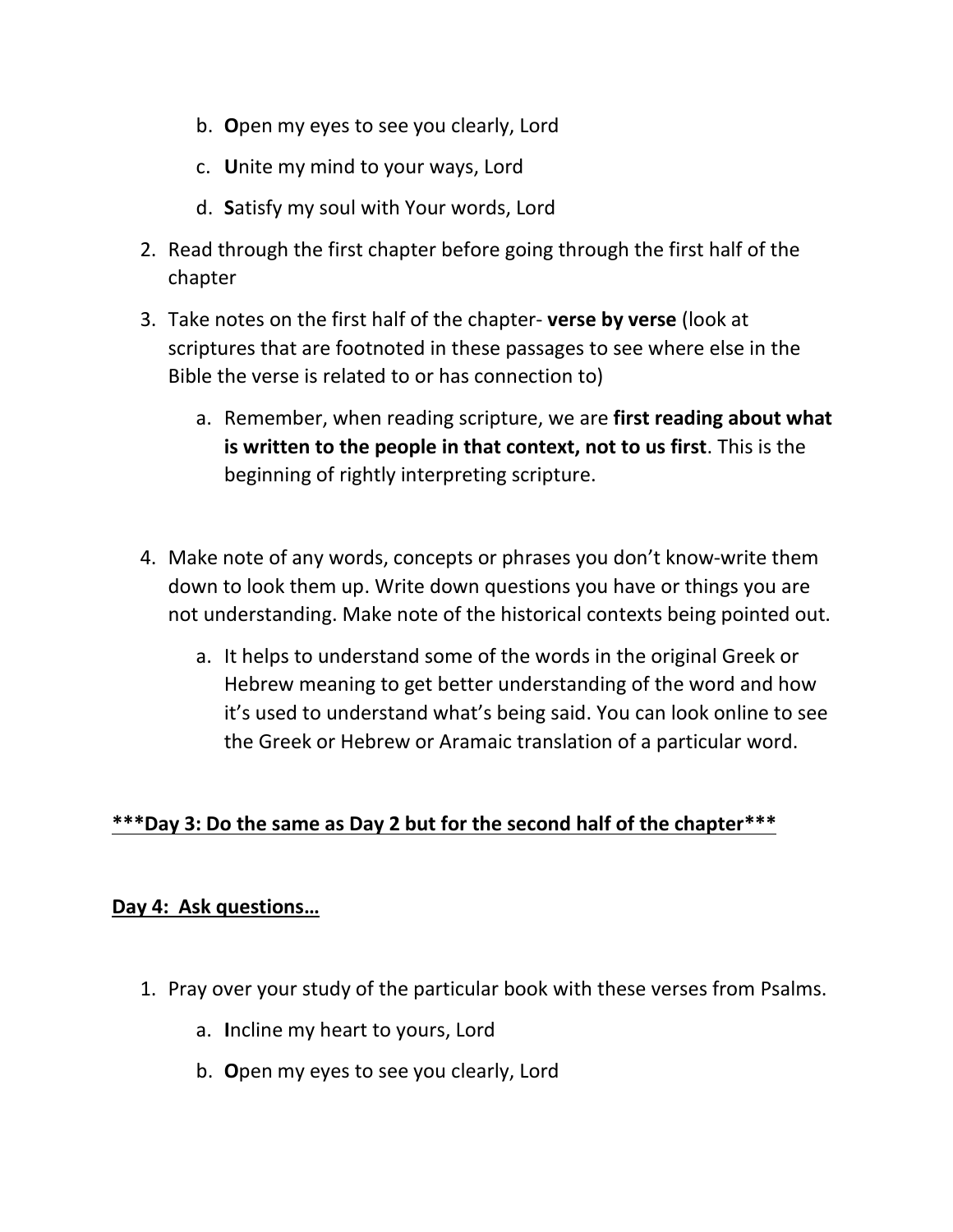- c. **U**nite my mind to your ways, Lord
- d. **S**atisfy my soul with Your words, Lord
- 2. What characteristics of God is this chapter showing me?
	- a. Example: His Sovereignty, His Love, His patience, His wrath, His grace, His steadfastness, His Holiness…etc.)
- 3. What does it show me about the sinfulness of mankind?
	- a. Example: pride, selfishness, rebellion, hardened heart, etc.
- *4.* Where do I see the Gospel or aspects of the Gospel in this? **(***remember that even in the Old Testament, the story of redemption is there. While we may not see the name Jesus or even the death and resurrection in there, know that God's plan for our redemptions started way back in Genesis. When we sin, or when we read about the priests or kings or prophets, it's a reminder that there is only ONE true priest, king or prophet—JESUS. All of scripture is pointing to Him. It takes time and study to see that so don't feel discouraged)*
	- a. Sin
	- b. Wrath
	- c. Redemption
	- d. Jesus
	- e. Resurrection
	- f. Justification
	- g. Forgiveness
	- h. Sanctification
- 5. How do I apply this to my life in light of what I am learning about God, His commands, and living out my salvation?
	- a. How does it change how I think?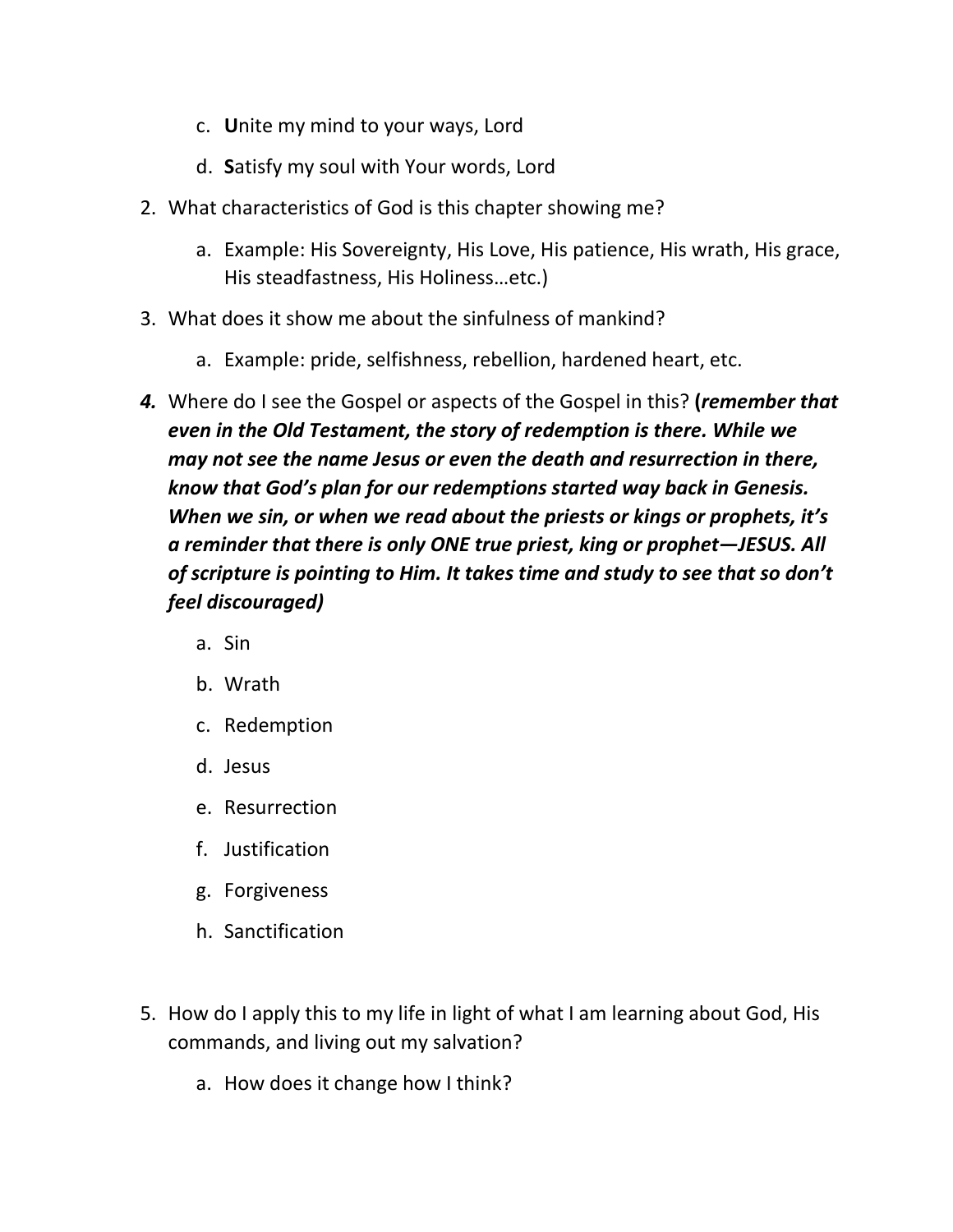- b. How does it change how I feel or how should I submit what I feel?
- c. How does it change how I act?

# **Day 5: Read 1 or 2 different Bible translations of the chapter from the translation you are using to study**

*(When studying, you want to make sure you are studying a translation that is most accurate to the original text. You don't want to use translations that are paraphrases like The Message, The Passion Bible which are thought for thought translations but you want to use word-for-word translations)*

- 1. NASB, ESV, NIV, CSB,
	- a. Take note of the different words used and see if the translations you read help you better understand what you are reading.

#### **Day 6: Take time to look at commentary**

- 1. This is last because it's important to trust the Holy Spirit in you to make observations first without seeing someone's work.
- 2. Here are some good commentaries:
	- a. ESV app has good study material
	- b. Matthew Henry's Commentary
	- c. New Bible Commentary
	- d. The Baker Commentary of the Bible

## **Day 7: Take time to pray the chapter**

- In your prayer, acknowledge what you learned about God
- Because you've spent a week reading one chapter, you will find that you've memorized some parts of it so it's important and encouraging to pray what you've memorized